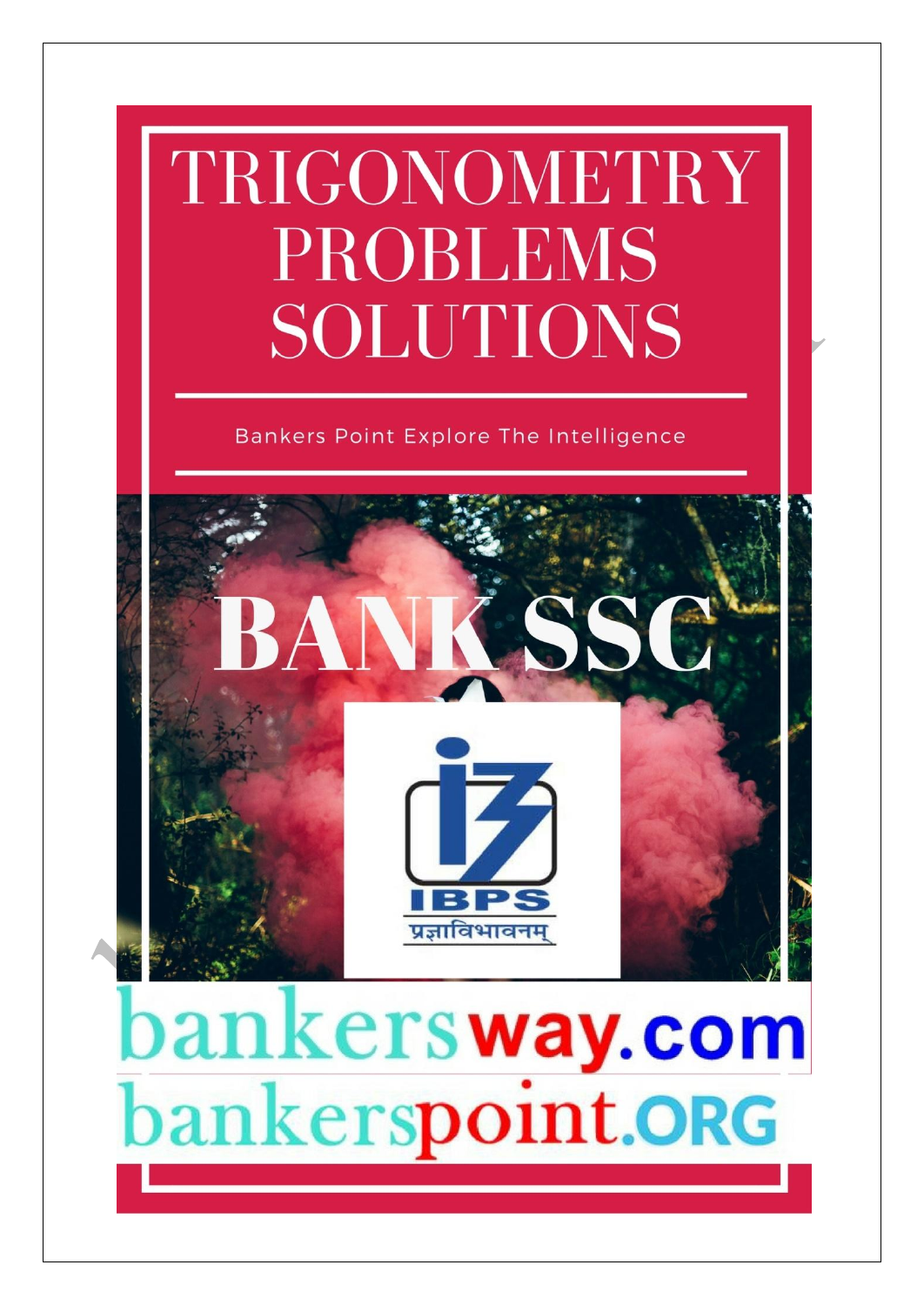# Trigonometry

Trigonometry is one of the most interesting chapters of Quantitative Aptitude section. Basically, it is a part of SSC and other bank exams syllabus. We will tell you the easy method to learn all the basics of trigonometry i.e. Trigonometric Ratios, facts and formulas.

#### **Trigonometric Ratios**

There are six trigonometric ratios. First three are the primary functions and last three are just the reciprocals of above three. Those are written as follows:

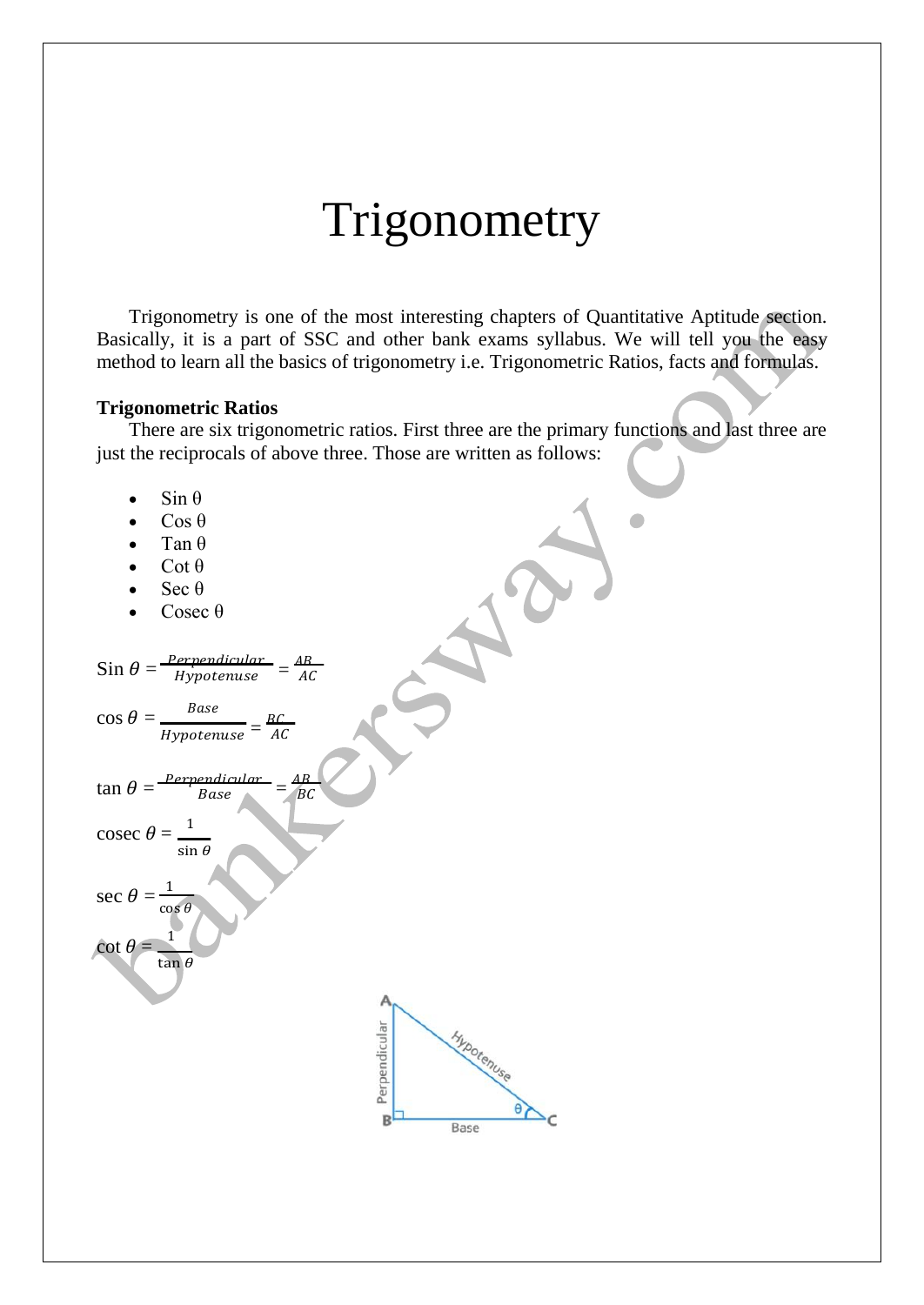#### **Some basic identites**

 $sin^2\theta + cos^2\theta = 1$  $1 + tan^2 \theta = sec^2$  $1 + \cot^2 \theta = \csc^2$ 

| $\theta$       | $0^{\circ}$           | $30^\circ$                   | $45^{\circ}$                          | $60^{\circ}$                 | $90^\circ$            |
|----------------|-----------------------|------------------------------|---------------------------------------|------------------------------|-----------------------|
| $Sin \theta$   | $\overline{0}$        | $\frac{1}{2}$                | $\sqrt{2}$                            | $\sqrt{3}$<br>2              |                       |
| $\cos \theta$  |                       | $\sqrt{3}$<br>$\overline{2}$ | $\mathbf{1}$<br>$\overline{\sqrt{2}}$ | $\overline{2}$               | O                     |
| Tan $\theta$   | $\boldsymbol{0}$      | $\sqrt{3}$                   | 1                                     | $\sqrt{3}$                   | Not<br>Defined        |
| $\cot \theta$  | <b>Not</b><br>Defined | $\sqrt{3}$                   |                                       | /२                           |                       |
| Cosec $\theta$ |                       | $\overline{2}$<br>$\sqrt{3}$ | $\sqrt{2}$                            | $\overline{2}$               | <b>Not</b><br>Defined |
| Sec θ          | <b>Not</b><br>Defined | 2                            |                                       | $\overline{2}$<br>$\sqrt{2}$ |                       |

### **Signs of T-ratios in different quadrants:**



#### **Addition Formulae**

 $\sin (A + B) = \sin A \cos B + \cos A \sin B$  $\cos (A + B) = \cos A \cos B - \sin A \sin B$  $Tan (A + B)$ tan  $A$ +tan  $B$  $\overline{1 - \tan A \tan B}$ 

#### **Subtraction Formulae**

 $Sin (A - B) = sin A cos B - cos A sin B$ 

 $cos (A - B) = cos A cos B + sin A sin B$  $\tan (A - B) = \frac{\tan A - \tan B}{1 + \tan A \tan A}$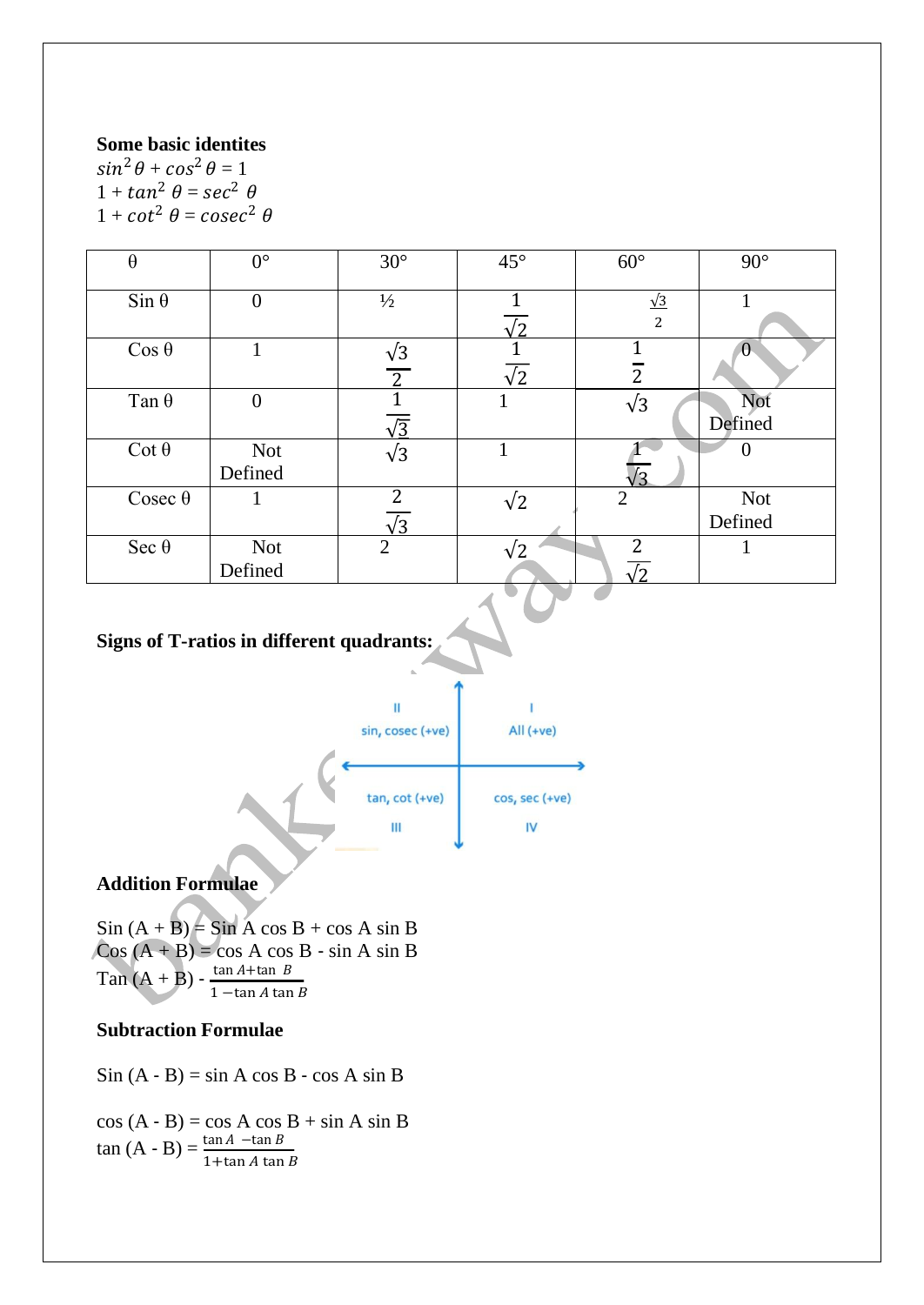**Trigonometry Rules**



Sine Rule : 
$$
\frac{\sin A}{a} = \frac{\sin B}{b} = \frac{\sin C}{c} = \frac{1}{2R}
$$

**Cosine Rule :** Cos A =  $\frac{b^2 + c^2 - a^2}{2a}$  $2<sub>b</sub>$ 

 $\cos B = \frac{a^2 + c^2 - b^2}{2ac}$  $2a$ 

 $\cos C = \frac{a^2 + b^2 - c^2}{2ab}$  $2a$ 

#### **Examples with Solution**

**Example 1**: Find the value of:

$$
\frac{2\tan 30^{\circ}}{1 + \tan 230^{\circ}}
$$

**Solution:**  $\frac{2\tan 30^{\circ}}{1+\tan 230^{\circ}} = \frac{(2/\sqrt{3})}{(1+(\frac{1}{\sqrt{3}})^2)}$ 

=  $\frac{2/\sqrt{3}}{1+(1/\sqrt{3})^2}$ Solving above will give =  $\sqrt{3}$ 

 $=$   $(2/sqrt3)/(1+(1/sqrt3)^{2})$ 

**Example 2**: If  $\tan \theta = \frac{\sqrt{2}}{\sqrt{3}}$ , then what will be the value of Cos  $\theta$ ?<br>**Solution:**  $\tan \theta = 2$  $\tan \theta = \frac{1}{B}$ Therefore, P = $\sqrt{2}$  and B =  $\sqrt{3}$ Using Pythagoras Theorem,  $H^2 = P^2 + B^2$ 

 $H^2 = 2 + 3 = 5$  $\Rightarrow$  H =  $\sqrt{5}$ Therefore,  $Cos \text{`theta} = B/H = \text{`sqrt3/sqrt5}$ 

#### **Exercise**

- 1) One angle of a triangle is 54° and another angle is  $\frac{\pi}{4}$  radian. Find the third angle in centesimal unit. a) 90 b) 60 c) 80
	- d) 30 e) None of these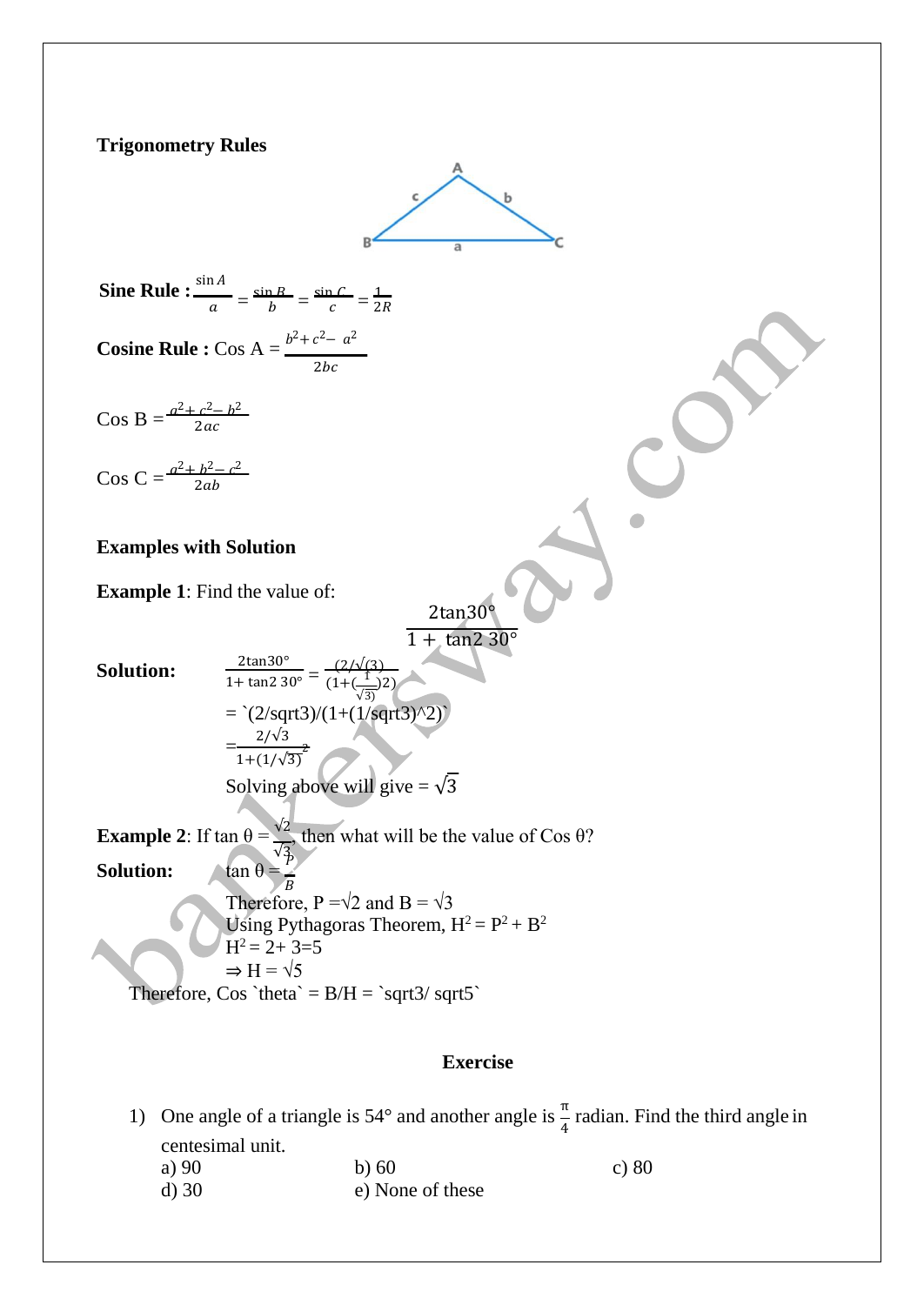2) In a circle of diameter 60 m, the length of a chord is 30 m. Find the length of the  
\nminor arc on one side of the chord. What is the length of the major arc?  
\na) 157.1 m b) 160 m  
\nb) 160 m  
\nc) 179 m  
\n3) Two arcs of two different circles are of equal lengths. If these arcs subtends angles  
\nof 45° and 60° at the centres of the circles. Find the ratio of the radii of the two  
\ncircles  
\na) 3 : 4  
\nb) 5 : 1  
\nc) 4 : 3  
\na) 0  
\n1 
$$
\frac{\pi}{14}
$$
 sin  $\frac{3\pi}{14}$  sin  $\frac{5\pi}{14}$  sin  $\frac{\pi}{14}$  sin  $\frac{9\pi}{14}$  sin  $\frac{11\pi}{14}$  sin  $\frac{13\pi}{14}$  =  
\na) 0  
\n1  $\frac{1}{64}$  b)  $\frac{1}{128}$   
\nc) None of these  
\n4) Sin  $\frac{\pi}{14}$  sin  $\frac{5\pi}{14}$  sin  $\frac{\pi}{14}$  sin  $\frac{\pi}{14}$  sin  $\frac{11\pi}{14}$  sin  $\frac{13\pi}{14}$  =  
\na) 0  
\n1  $\frac{1}{28}$   
\nb)  $\frac{\pi}{3}$   
\nc)  $\frac{\pi}{6}$   
\nd)  $\frac{\pi}{12}$   
\n5) The maximum value of sin  $[x + \frac{\pi}{6}]$  + cos  $[x + \frac{\pi}{6}]$  in the interval (0,  $\frac{\pi}{2}$ ) is attained  
\nat  $x = \frac{\pi}{2}$   
\n6) If the circumradius of an isoccles triangle ABC is equal to AB (= AC), then angle  
\nA is equal to  
\na)  $\frac{\pi}{2}$   
\nb)  $\frac{\pi}{3}$   
\nc) None of these  
\n7) In a AABC, if cos  $\frac{a}{a} = \cos \frac{b}{b} = \cos \frac{c}{c}$  and the side a = 2, then area of the triangle  
\nis:  
\na) 1  
\nb) 2  
\nc)  $\frac{\sqrt{3}}{2}$   
\nd)  $\frac{\sqrt{3}}{1 + x^2}$   
\ne) None of these  
\n9) In AABC, B =  $\$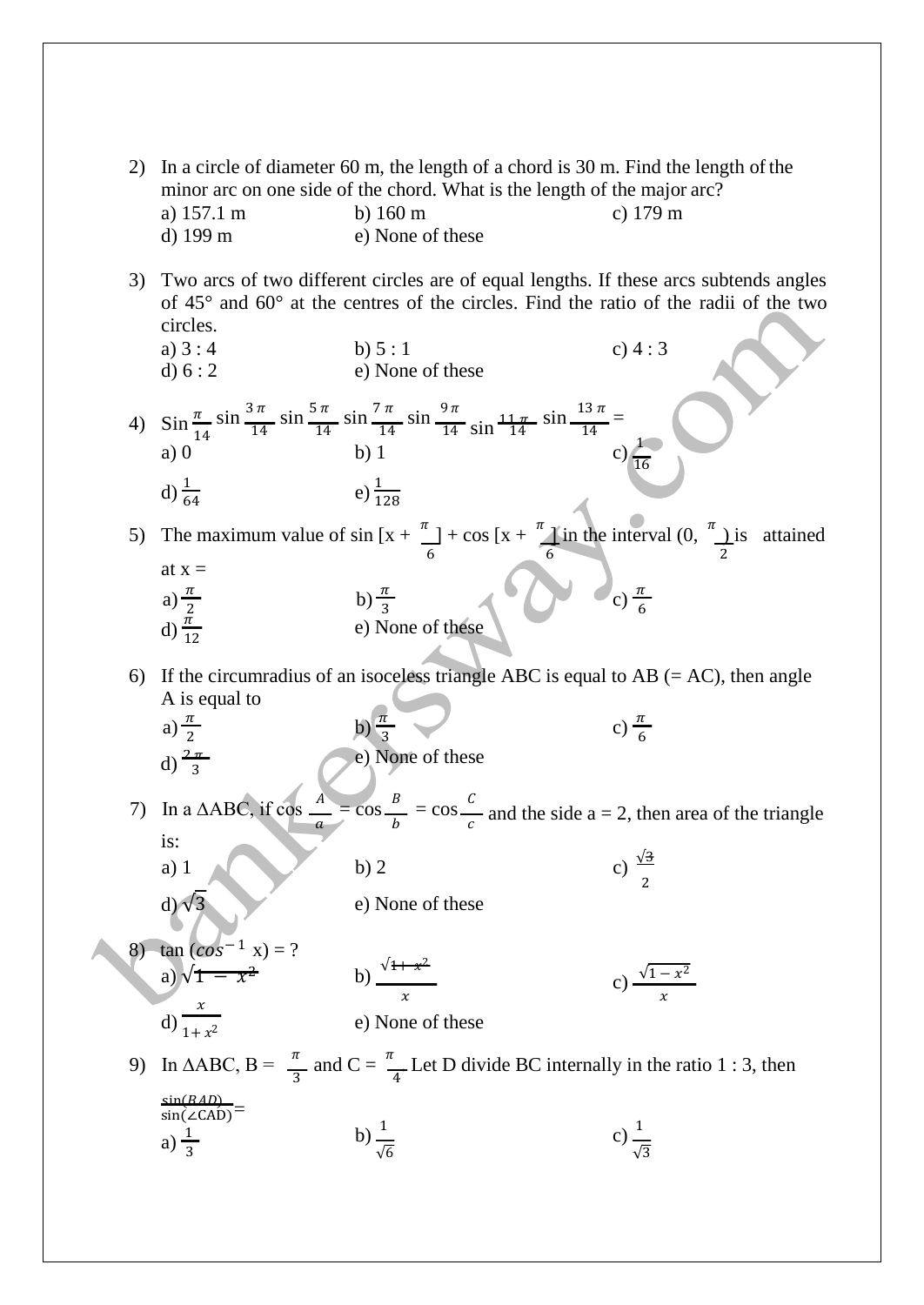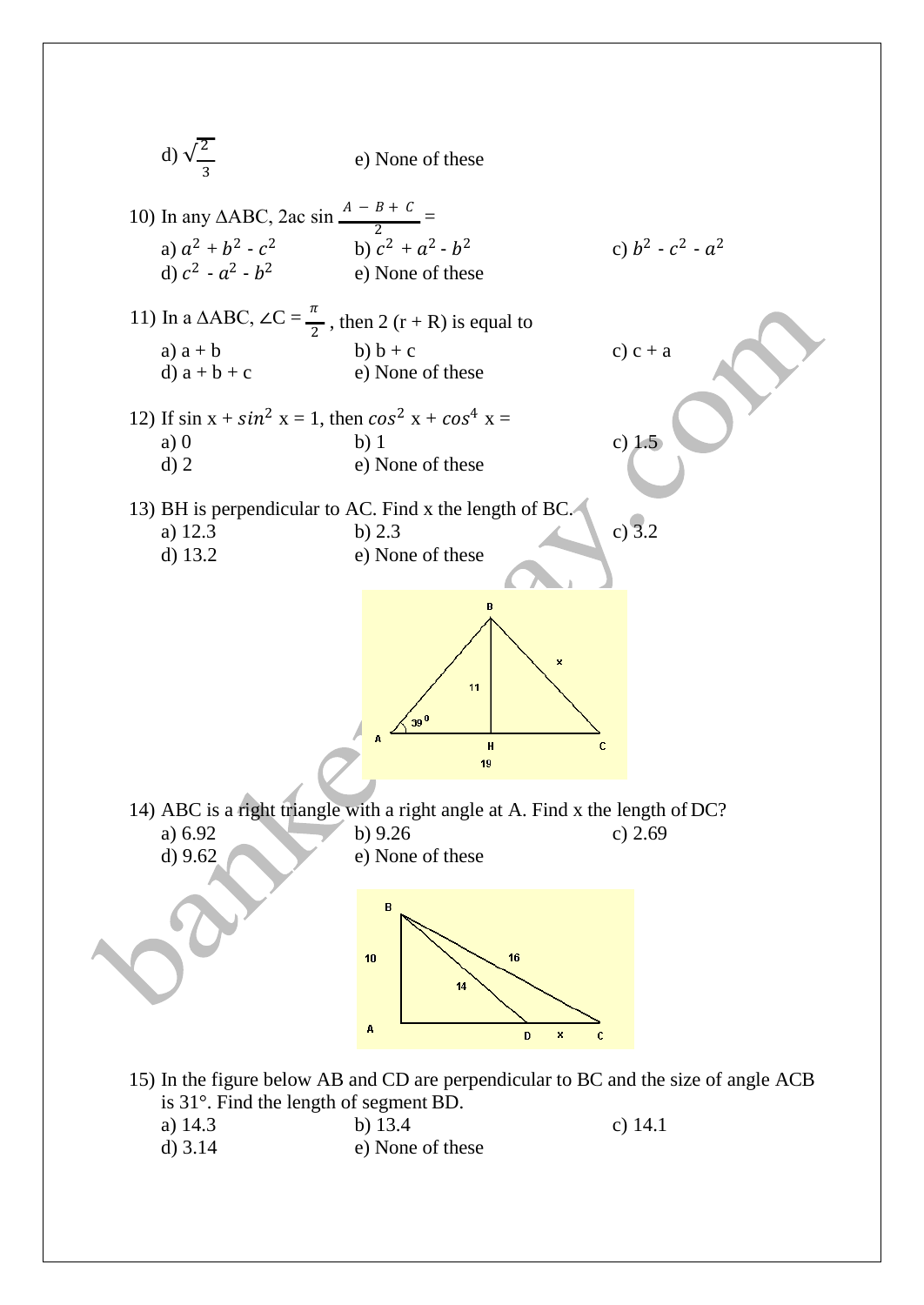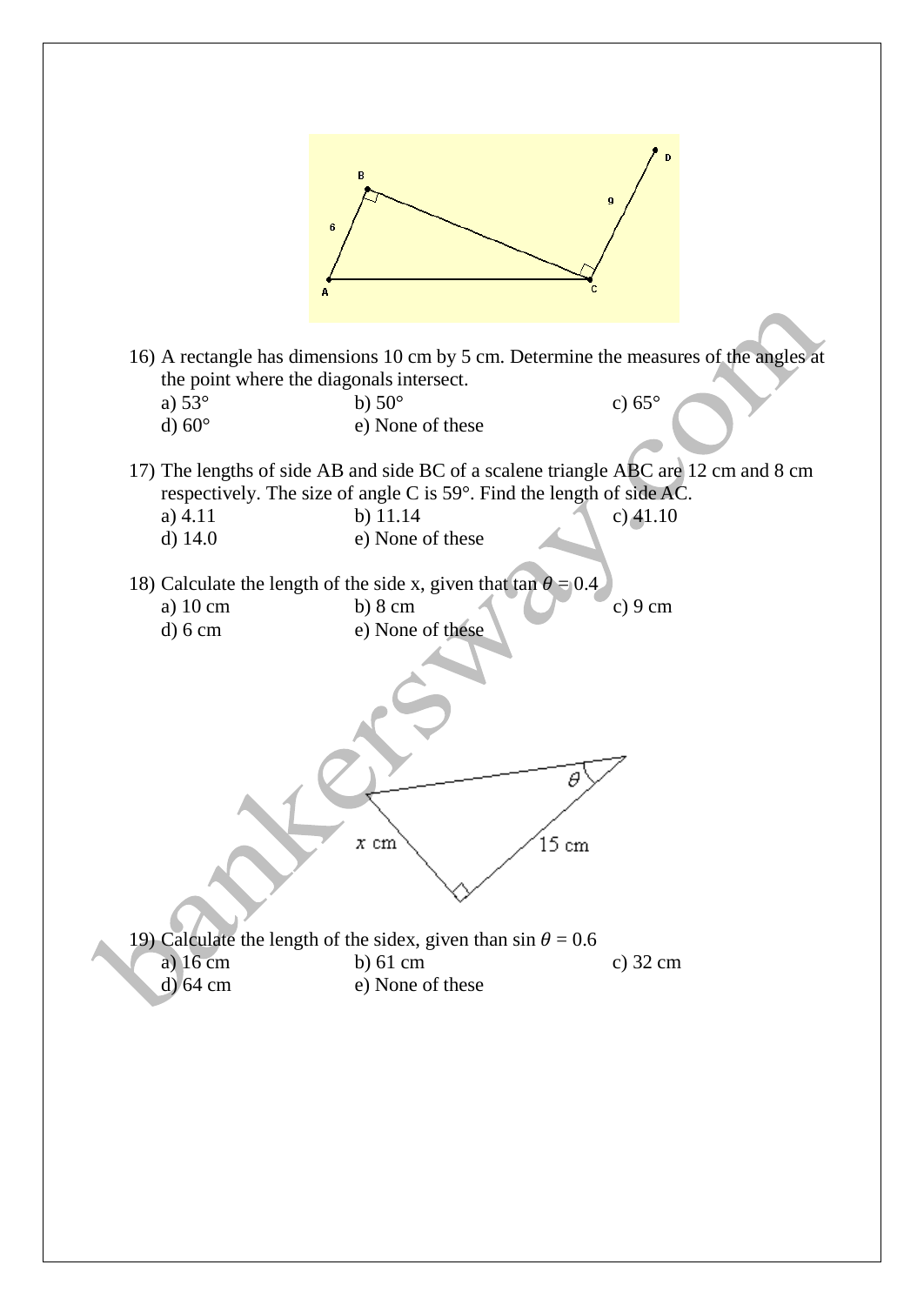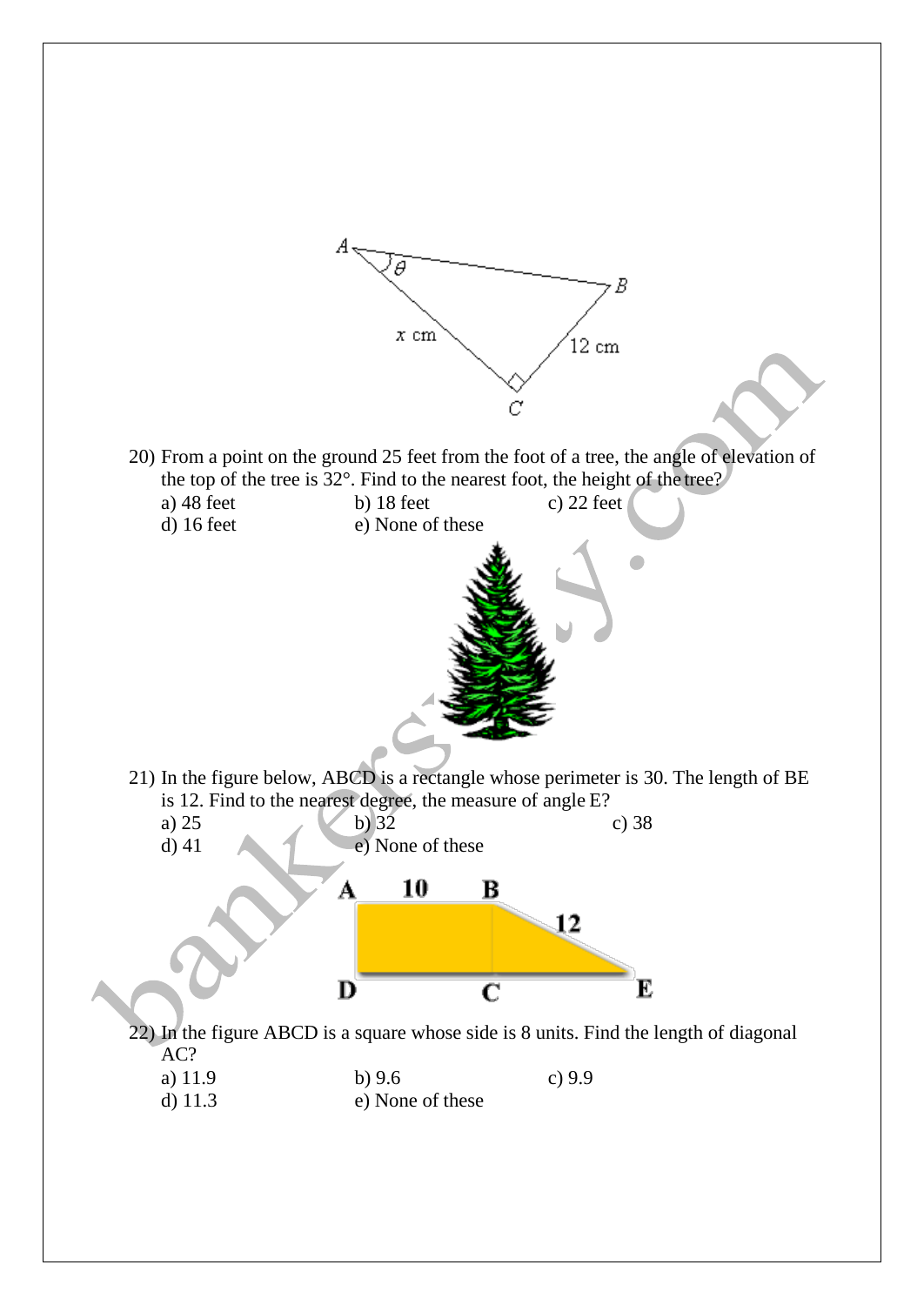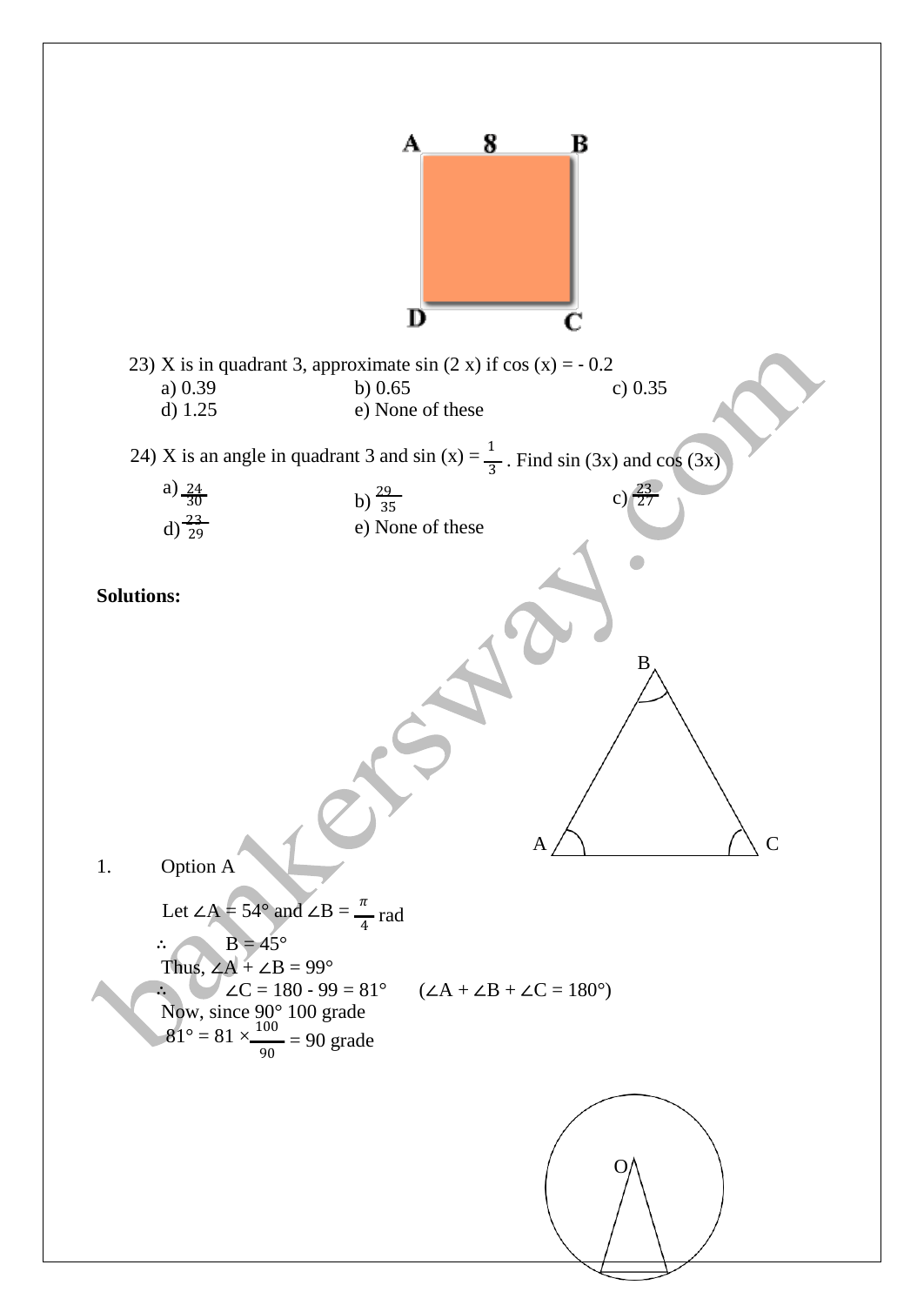

#### 2. Option A

4  $2r = 60 \text{ m}$   $r = 30 \text{ m}$  $OA = OB = AB = 30 m$ ∴ ∆ OAB is an equilateral triangle. Thus,  $\angle AOB = 60^\circ = \frac{\pi}{3} \text{ rad}_\pi$ Now, since  $s = \theta$  $= 10 \times 3.142$  $= 31.42$  m (approx.)  $r = \frac{1}{3} \times 30$ Thus the length of minor arc ACB = 31.42 m and the length of major arc =  $(2 \pi r$ minor arc)  $= 2 \pi \times 30 - 31.42 = 157.1$  m (approx.) 3. Option C  $45^{\circ} = \frac{\pi}{4}$  rad and  $60^{\circ} = \frac{\pi}{3}$  rad Let  $r_1$  and  $r_2$  be the radii of the two circles and s be the length of each arc.  $\therefore s = r_1 \frac{\pi^2}{1 - \pi^2} = r_2 \frac{\pi}{1 - \pi} \quad (s = r\theta)$  $\frac{r_1}{\sqrt{r_1}}$ 4 3  $\frac{r_1}{r_2} = \frac{1}{3}$ 

Hence the required ratio of radii  $= 4:3$ 

4. Option D

Using 
$$
\sin (\pi - \theta) = \sin \theta
$$
  
\n $\sin \left[\frac{9\pi}{14}\right] = \sin \left[\frac{5\pi}{14}\right]$   
\n $\sin \left[\frac{13\pi}{14}\right] = \sin \left[\frac{\pi}{14}\right]$   
\n $\sin \left[\frac{13\pi}{14}\right] = \sin \left[\frac{\pi}{14}\right]$   
\nAlso,  $\sin \left[\frac{7\pi}{14}\right] = \sin \left[\frac{\pi}{14}\right] = 1$   
\n $\therefore \sin \frac{\pi}{14} \sin \frac{3\pi}{14} \sin \frac{5\pi}{14} \sin \frac{7\pi}{14} \sin \frac{9\pi}{14} \sin \frac{11\pi}{14} \sin \frac{13\pi}{14}$   
\n $= [\sin \frac{\pi}{14} \sin \frac{3\pi}{6} \sin \frac{5\pi}{6} \cos \frac{2\pi}{6} \cos \frac{2\pi}{6} \cos \frac{2\pi}{6} \cos \frac{11\pi}{6} \cos \frac{3\pi}{6} \cos \frac{3\pi}{6} \cos \frac{3\pi}{6} \cos \frac{3\pi}{6} \cos \frac{3\pi}{6} \cos \frac{3\pi}{6} \cos \frac{3\pi}{6} \cos \frac{3\pi}{6} \cos \frac{3\pi}{6} \cos \frac{3\pi}{6} \cos \frac{3\pi}{6} \cos \frac{3\pi}{6} \cos \frac{3\pi}{6} \cos \frac{3\pi}{6} \cos \frac{3\pi}{6} \cos \frac{3\pi}{6} \cos \frac{3\pi}{6} \cos \frac{3\pi}{6} \cos \frac{3\pi}{6} \cos \frac{3\pi}{6} \cos \frac{3\pi}{6} \cos \frac{3\pi}{6} \cos \frac{3\pi}{6} \cos \frac{3\pi}{6} \cos \frac{3\pi}{6} \cos \frac{3\pi}{6} \cos \frac{3\pi}{6} \cos \frac{3\pi}{6} \cos \frac{3\pi}{6} \cos \frac{3\pi}{6} \cos \frac{3\pi}{6} \cos \frac{3\pi}{6} \cos \frac{3\pi}{6} \cos \frac{3\pi}{6} \cos \frac{3\pi}{6} \cos \frac{3\pi}{6} \cos \frac{3\pi}{6}$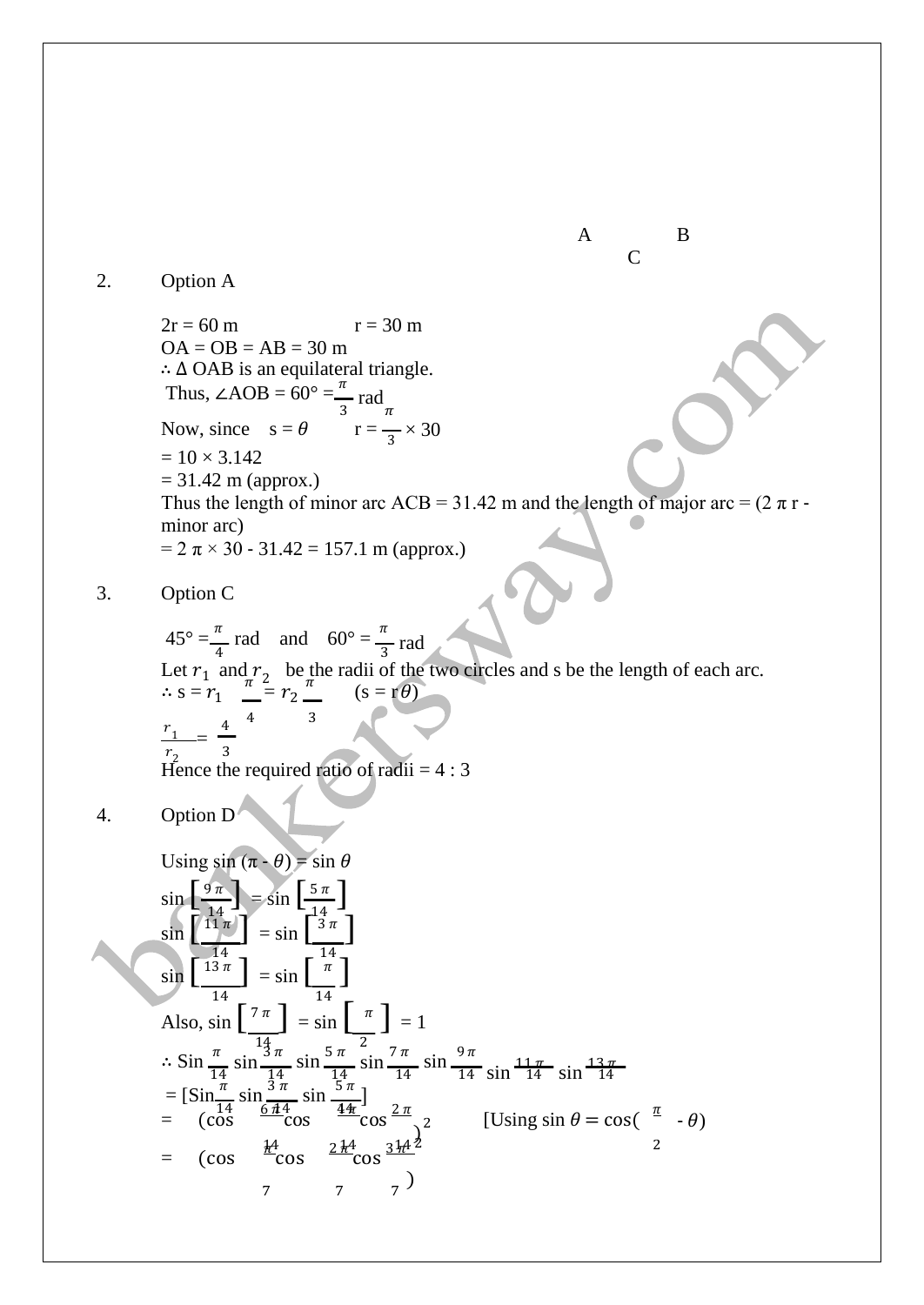$$
= -\left(\cos \frac{\pi}{2} \cos \frac{2\pi}{2} \cos \frac{4\pi}{2}\right)^2 - \left[\cos \left[\frac{3\pi}{2}\right] \cos \left[\frac{\pi}{2} + \frac{4\pi}{2}\right] \right] = -\cos \left[\frac{4\pi}{2}\right]
$$
\n
$$
= \left(\frac{\sin \frac{6\pi}{7}}{2^3 \sin \frac{\pi}{7}}\right)^2
$$
\n
$$
= \left(\frac{\sin \frac{8\pi}{7}}{8 \sin \frac{\pi}{7}}\right)^2
$$
\n
$$
= \frac{1}{8 \sin \left[\frac{\pi}{7}\right]} + \cos \left[\frac{\pi}{4} + \frac{\pi}{4}\right] = \sqrt{2} - \left[\frac{1}{2} \sin \left(\frac{\pi}{4} + \frac{\pi}{4}\right) + \frac{\pi}{4}\right]
$$
\n
$$
= \sqrt{2} \left[\sin \left(\frac{\pi}{4} + \frac{\pi}{12}\right) \cos \frac{\pi}{4} + \cos \left(\frac{\pi}{4} + \frac{\pi}{12}\right) \sin \frac{\pi}{4}\right]
$$
\n
$$
= \sqrt{2} \left[\sin \left(\frac{\pi}{4} + \frac{\pi}{12}\right)\right]
$$
\nThis is maximum when  $\sin \left(\frac{\pi}{4} + \frac{5\pi}{12}\right) = \pi$   
\n
$$
= \frac{\pi}{2} - \frac{\pi}{2}
$$
\n
$$
= \frac{\pi}{2\pi}
$$
\n
$$
= \frac{4\pi}{2}
$$
\n
$$
= \frac{\pi}{2\pi}
$$
\nGiven AB = AC = R]  
\n
$$
= \frac{1}{2}
$$
\n
$$
= \frac{1}{2}
$$
\n
$$
= \frac{1}{2}
$$
\n
$$
= \frac{1}{2}
$$
\n
$$
= \frac{1}{2}
$$
\nSo, B =  $\frac{\pi}{6}$   
\n
$$
= \frac{\pi}{6}
$$
 and possible  
\n
$$
B = \frac{\pi}{6}
$$
\n
$$
C = \frac{\pi}{6}
$$
 [AB = AC  $\Rightarrow$  B = C]  
\n
$$
A = \pi - \left[\frac{\pi}{6} + \frac{\pi}{6}\right]
$$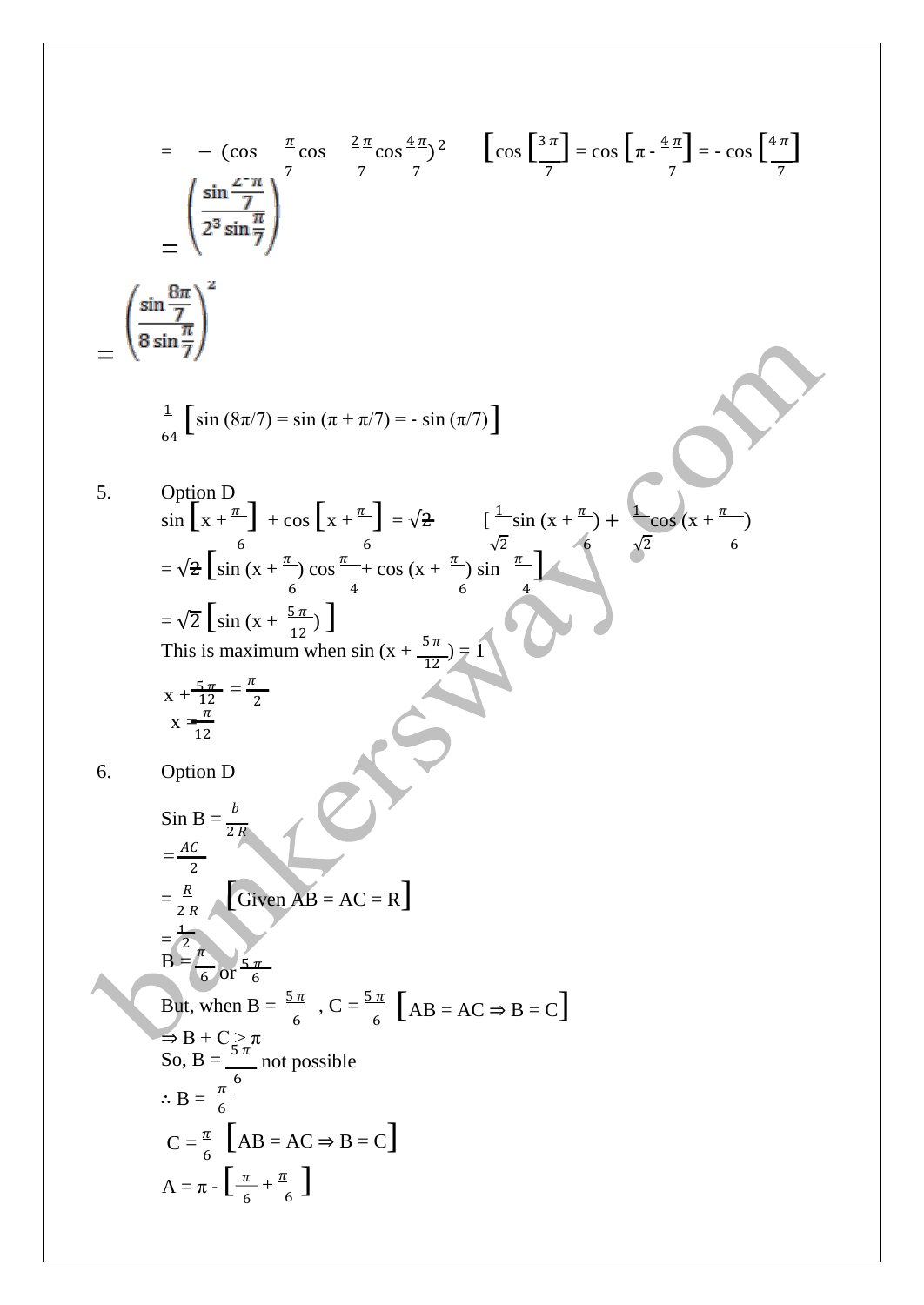$$
A = \frac{2\pi}{3}
$$

7. Option D

 $\cos \frac{A}{A}$  $\frac{A}{a}$  = cos  $\frac{B}{b}$  $\frac{B}{b}$  = cos  $\frac{C}{c}$  $\frac{1}{c}$  [Given]  $\cos A/(2R \sin A) = \cos B/(2R \sin B) = \cos C/(2R \sin C)$  $\cot A = \cot B = \cot C$  $A = B = C$ ∆ABC is equilateral. Area =  $\frac{\sqrt{3}}{4} a^2 = \sqrt{3}$ 

8. Option C

$$
\tan (cos^{-1} x) = \frac{\sin(cos^{-1} x)}{\cos(cos^{-1} x)}
$$

$$
= \frac{\sqrt{1 - x^2}}{x}
$$

[Given]

9. Option B  $\frac{BD}{2} = \frac{1}{2}$ 

 $DC \qquad 3$ 

$$
\left(\frac{1}{\sqrt{2}}\right)^{2}
$$

From ∆ABD, BD/sin (∠BAD) = AD/sin ( $\pi$ /3) ... (1) From ∆ACD, DC/sin (∠CAD) = AD/sin (π/4) ... (2) Now, divide (1) by (2) and use  $BD/DC = 1/3$  $\Rightarrow$  sin (∠BAD) / sin (∠CAD) =  $\frac{1}{2}$ √6

 $\frac{1}{4}$ 

C

10. Option B

2 ac sin 
$$
\frac{A - B + C}{2}
$$
 = 2 ac sin  $\frac{A + B + C - 2B}{2}$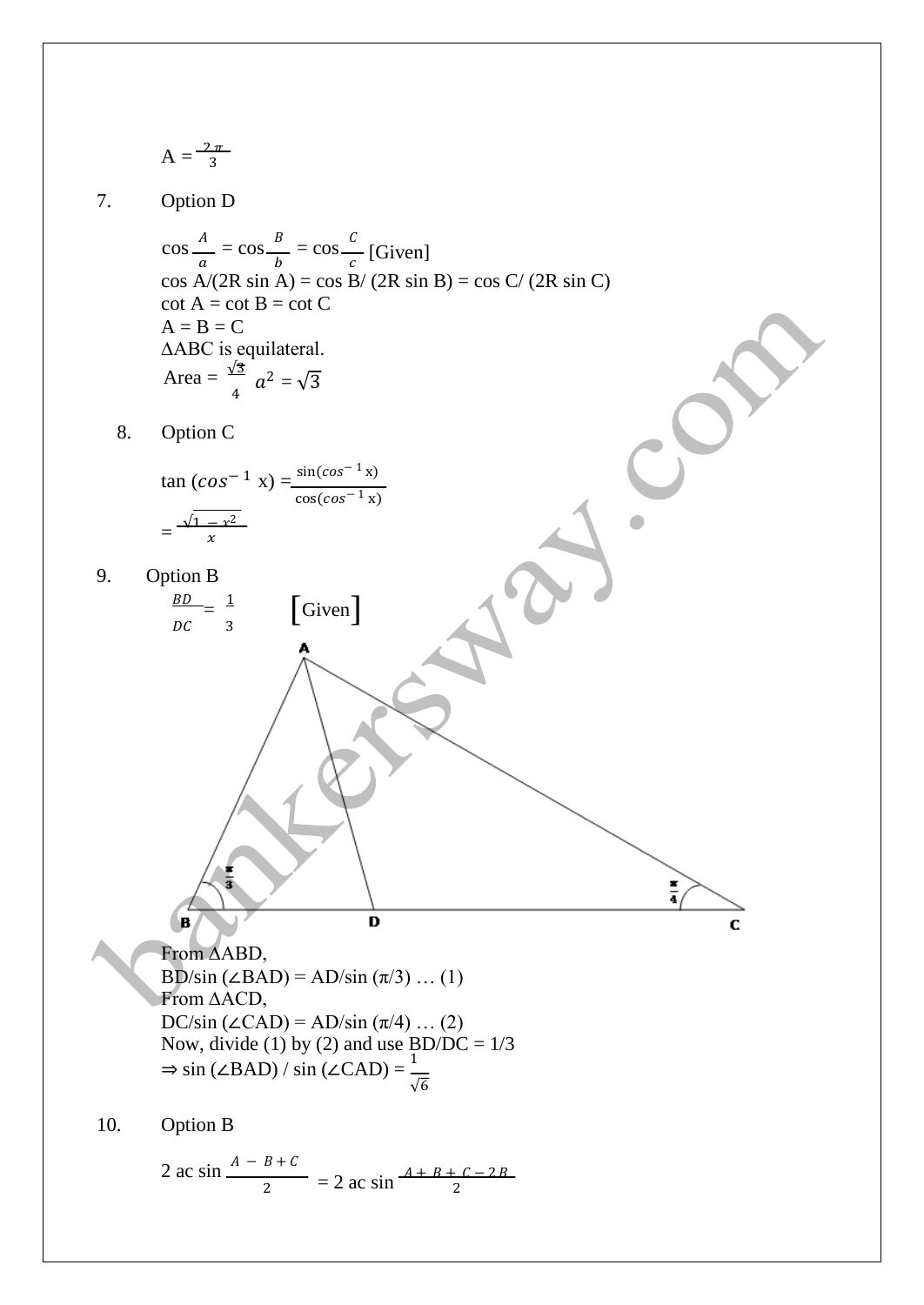- $= 2$  ac sin  $\frac{180°}{ }$ 2  $= 2$  ac sin (90 $^{\circ}$  - B)  $= 2$  ac cos B  $= c^2 + a^2 - b^2$
- 11. Option A

 $\angle C = \frac{\pi}{2} \Rightarrow R = c/(2 \sin C) = c/2$ Now, 2  $(r + R) = 2 r + 2 R$  $= 2$  (s - c) tan (C/2) + 2 (c/2)  $= 2s - 2c + c$  $= 2s - c$  $=$  a + b

12. Option B

 $\sin x + \sin^2 x = 1$  [Given]  $\Rightarrow$  sin x = 1 - sin<sup>2</sup> x = cos<sup>2</sup> x  $\therefore \cos^2 x + \cos^4 x = \sin x + \sin^2 x = 1$ 

13. Option A

BH perpendicular to AC means that triangles ABH and HBC are right triangles. Hence  $\tan (39^{\circ}) = 11/AH$  or  $AH = 11/tan (39^{\circ})$  $HC = 19 - AH = 19 - 11/tan (39°)$ Pythagora's theorem applied to right triangle HBC :  $11^2 + HC^2 = x^2$ Solve for x and substitute  $HC: x = sqrt [11^2 + (19 - 11/tan(39°)^2]$  $= 12.3$ 

14. Option C

Since angle  $A$  is right, both triangles ABC and ABD are right and therefore we can apply Pythagora's theorem.

 $14^2 = 10^2 + AD^2$ ,  $16^2 = 10^2 + AC^2$ Also  $x = AC - AD$  $=$  sqrt (16<sup>2</sup> - 10<sup>2</sup>) - sqrt (14<sup>2</sup> - 10<sup>2</sup>) = 2.69

15. Option B

Use right triangle ABC to write : tan  $(31^{\circ}) = 6/BC$ , solve : BC = 6/tan  $(31^{\circ})$ Use Pythagora's theorem in the right triangle BCD to write:  $9^2 + BC^2 = BD^2$ Solve above for BD and substitute BC : BD = sqrt  $[9 + (6/\tan(31^\circ)^2)]$  $= 13.4$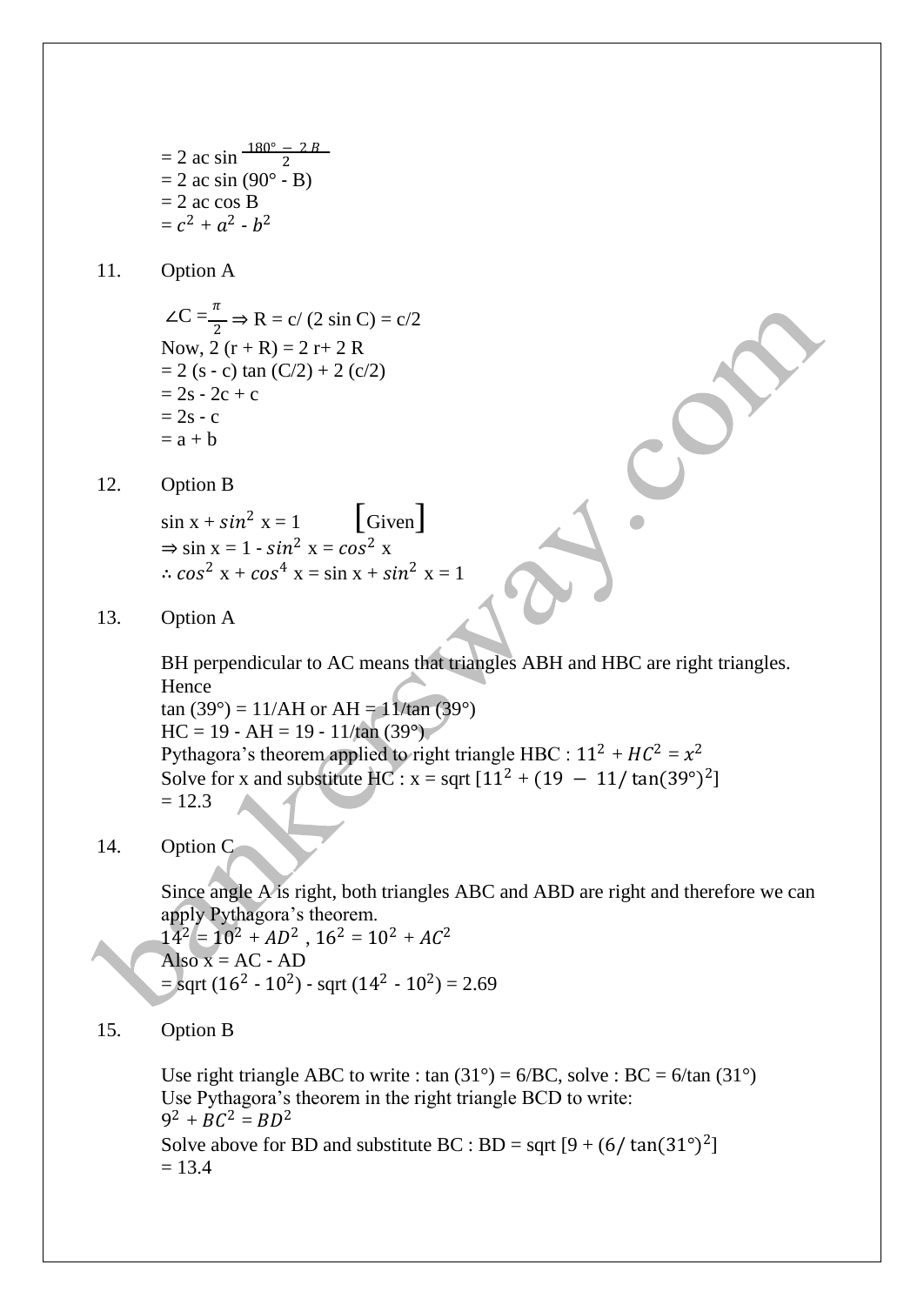#### 16. Option A

The diagram below shows the rectangle with the diagonals and half one of the angles with size x.

 $tan (x) = \frac{5}{2.5} = 2$ , x = arctan (2) larger angle made by diagonals  $2x = 2 \arctan (2) = 127^\circ$ smaller angle made by diagonals  $180 \, 2x = 53^\circ$ 



### 17. Option D

Let x be the length of side AC. Use the cosine law  $12^2 = 8^2 + x^2 - 2 \times 8 \times x \times \cos(59^\circ)$ Solve the quadratic equation for  $x : x = 14.0$  and  $x = -5.7$ x cannot be regative and therefore the solution is  $x = 14.0$ 

#### 18. Option D

tan  $\theta = \frac{\alpha}{a}$  $0.4 =$  $\overline{15}$  $x = 0.4 \times 15 = 6$  cm

19. Option A

$$
\sin \theta = \frac{\text{apposite}}{\text{hypotenuse}}
$$
\n
$$
0.6 = \frac{12}{4} \text{ hypotenuse}
$$
\n
$$
AB = \frac{12}{0.6}
$$
\n
$$
= 20 \text{ cm}
$$
\n
$$
\text{Using Pythagoras theorem:}
$$
\n
$$
x = \sqrt{20^2 - 12^2}
$$
\n
$$
= 16 \text{ cm}
$$

20. Option D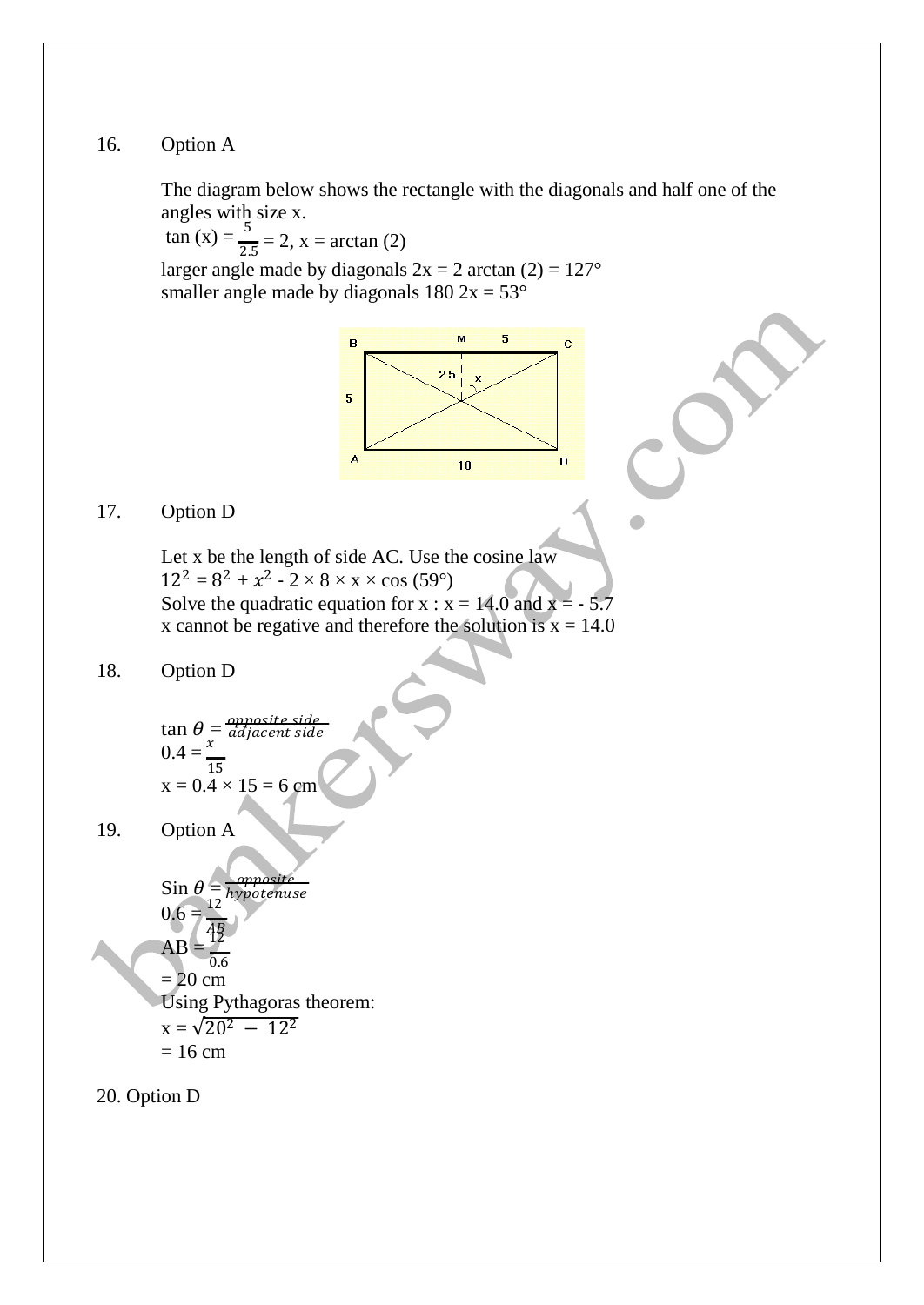

$$
\sin x = - \text{sqrt} \left[ 1 - (-0.2)^2 \right]
$$
  

$$
\sin (2x) = 2 \left[ - \text{sqrt} \left[ 1 - (-0.2)^2 \right] \right]
$$
  
= 0.39